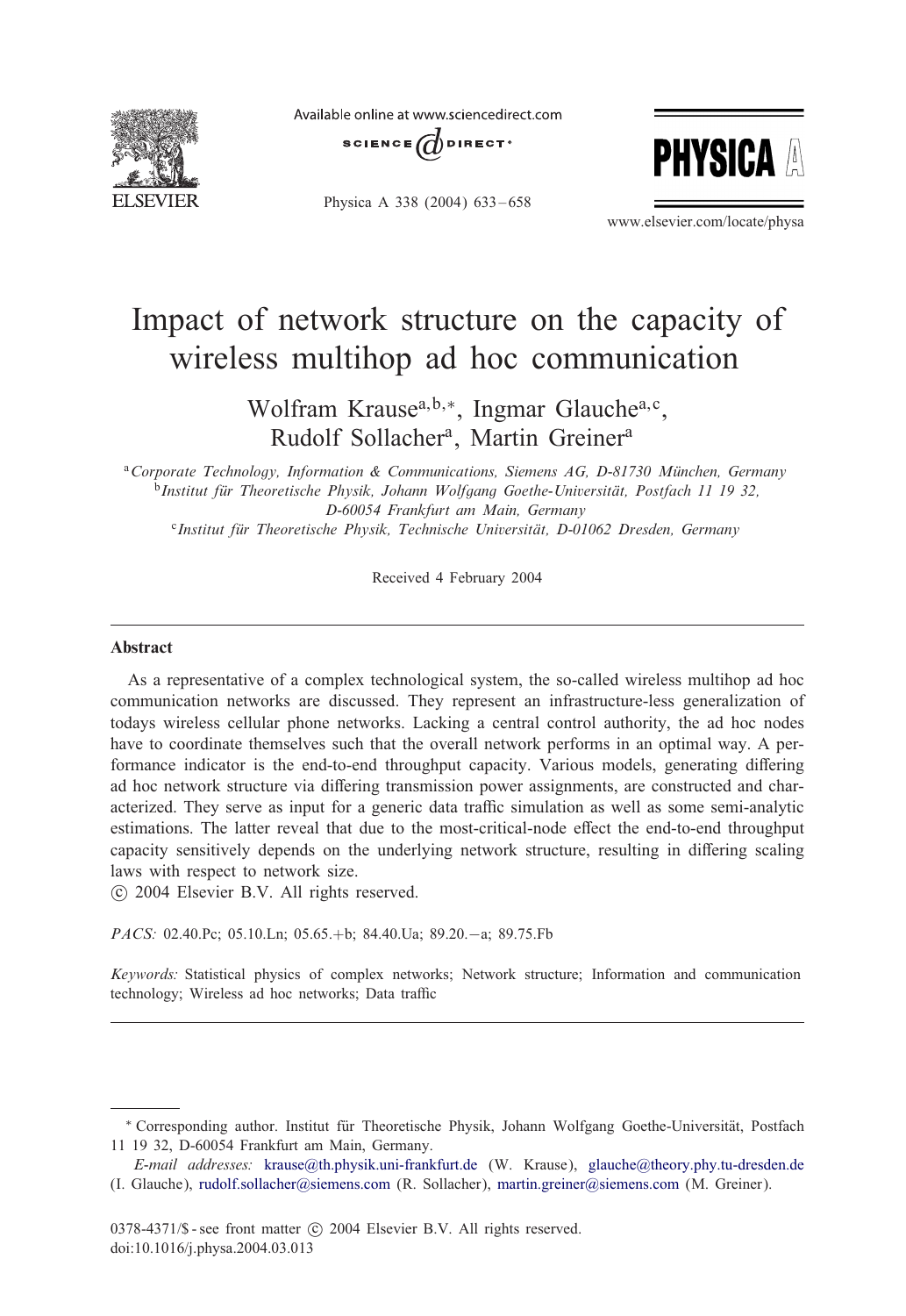## 1. Introduction

Complex networked systems are widespread in nature, society and engineering. Some examples from biology are regulatory gene and metabolic networks, the neural network of the brain, the immune system, and, on larger scales, food webs and the ecosystem. Another example, now from the social sciences, is multiagent economics, where a multitude of large and small traders are interwoven together to curse the course of exchange rates and stock prices. Also engineering contributes with communication networks, such as the Internet, the world wide web and grid computing.

Recently, physics has started a new branch, the Statistical Physics of complex networks [\[1–3\]](#page--1-0), which takes a generic and unifying perspective at all of those examples. So far, most of the focus has been on the structure of such networks. The analysis of a great deal of the above mentioned examples has led to the unifying scale-free discovery and its respective growth modeling with preferential attachment. Beyond structure, it is now also dynamics on and function of networks, which are about to move onto center stage. The new insight which along these lines has already been given to regulatory gene networks [\[4\]](#page--1-0) constitutes for sure a remarkable highlight. The impact of structure on dynamics is also key to epidemic spreading and the proposal of efficient immunization strategies for populations and computer networks [\[5\]](#page--1-0).

The structure and dynamical properties of engineered communication networks in general and computer as well as Internet traffic in particular were also discussed heavily within the physics community over the last years. Key issues have been besides network structure [\[6–8\]](#page--1-0) also phase transition like behavior from a non-congested to a congested traffic regime  $[9-12]$  and self-similar data traffic  $[13]$ . So far, the analysis of network structure and dynamics has been mostly separated from each other. Only very recently a first coupling of these issues has been picked up, focusing on the impact of structure on synchronization dynamics [\[14\]](#page--1-0). In this paper, we introduce a new and intriguing complex technological system to the Physics community, the so-called wireless multihop ad hoc communication networks [\[15–18\]](#page--1-0), and discuss the impact of network structure onto their performance to handle data traffic.

Wireless multihop ad hoc communication networks represent an infrastructureless generalization of todays wireless cellular phone networks [\[19–21\]](#page--1-0). Lacking a central control authority in the form of base stations, each end device acts as router and relays packets for other participants. End-to-end communications are possible via multihop connections. In order to ensure network connectivity, efficient discovery and execution of end-to-end routes and avoidance of data packet collisions on shared radio channels, the participating devices need coordination amongst themselves. Proposals [\[22,23\]](#page--1-0) for such a coordination have already been put forward upon focusing on the connectivity issue. For the other two issues, routing and medium access control, the coordination is much more delicate. Routing efficiency would require rather short end-to-end routes, resulting in a small network diameter. Due to the overall presence of interference, medium access control takes care of collision avoidance for data packets traveling on different routes. It blocks all neighboring devices of an active one-hop transmission and thus would rather favor a small neighborhood, implying a small node degree. The opposite demands of these counteracting mechanisms leave the network in a state of